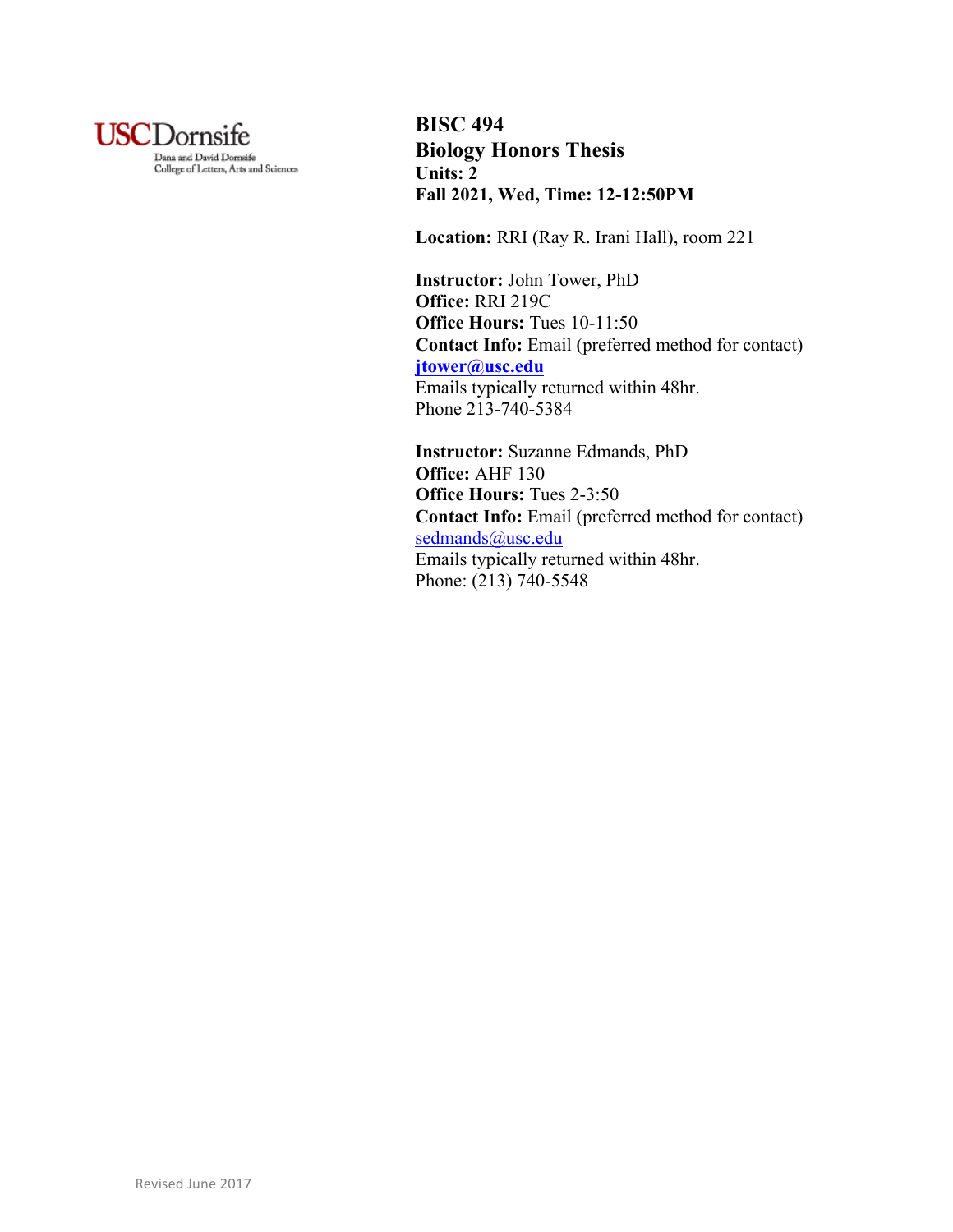#### **Course Description**

The goal of this course is to support, stimulate and evaluate the honors student writing her/his thesis. BISC494 students are expected to participate in the weekly honors seminar as a means of maintaining communication between the thesis student and the faculty and other honors students, and to provide leadership and mentoring by asking questions and exchanging ideas about the oral presentations made by BISC493 students.

## **Learning Objectives**

Students are expected to gain practical experience in writing a thesis, including background research, as well as gain experience in giving a presentation of their thesis.

**Prerequisite**: BISC 493

#### **Course Notes**

Copies of presentation schedules and other class information will be posted on Blackboard.

## **Required Readings and Supplementary Materials**

Required readings for this course are background reading and research for the thesis. Any supplementary class materials will be posted on Blackboard.

#### **Description and Assessment of Assignments**

Class participation (15%): is based on asking questions and participating in discussion during paper presentations. Thesis Outline (10%): will be graded on submission by due date, clarity and organization. Final written thesis (45%): will be graded based on Introduction/literature review, Methods, Results, Discussion, and Future Directions. Final exam (30%): students will present their Thesis to the class during the regular final exam period. Presentations will be graded based on clarity of presentation, including content and clarity of slides, and ability of student to answer questions from the class.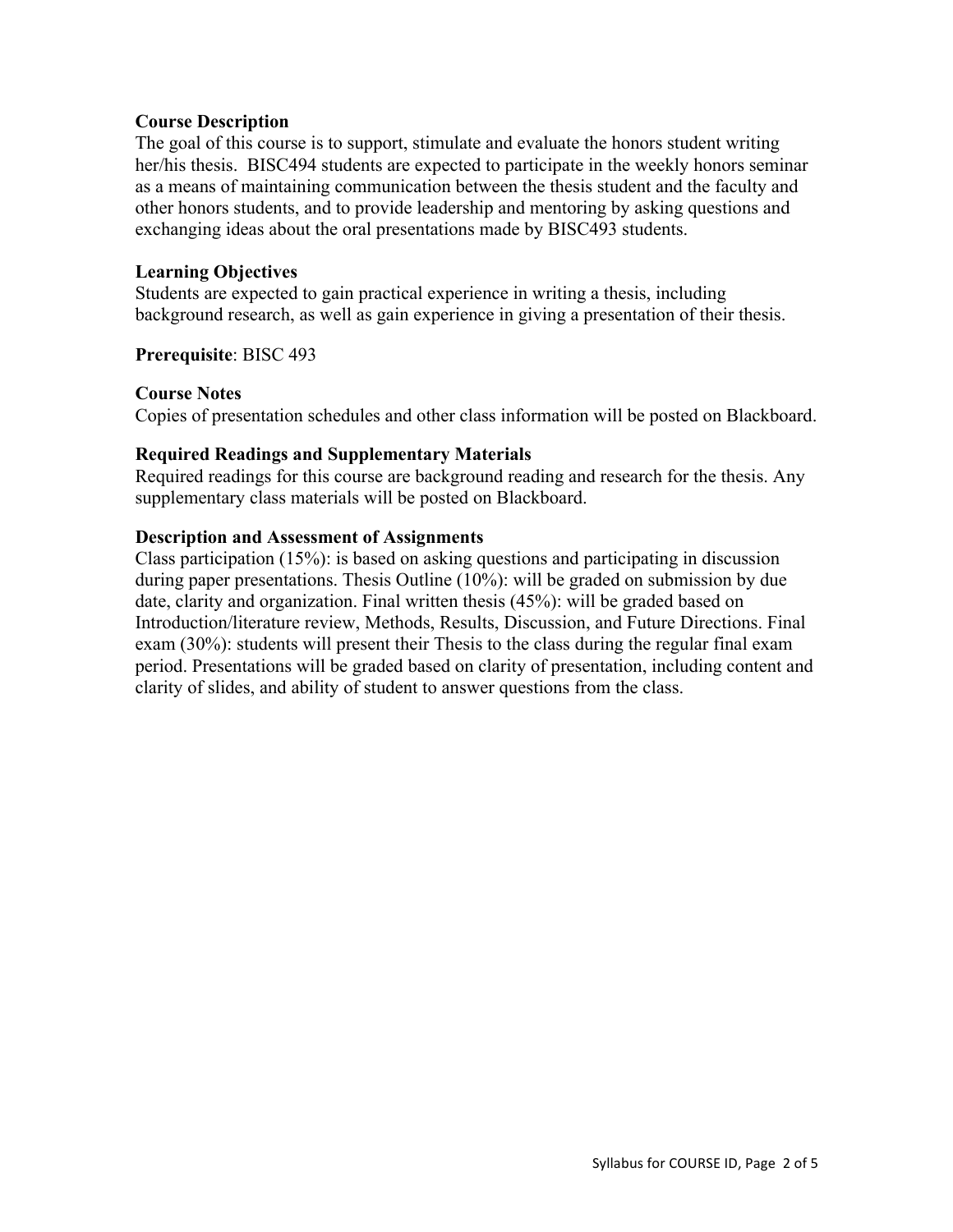## **Grading Breakdown**

| <b>Assignment</b>          | <b>Points</b> | % of Grade |
|----------------------------|---------------|------------|
| <b>Class participation</b> | 15            | 15         |
| <b>Thesis outline</b>      | 10            | 10         |
| <b>Final thesis</b>        | 45            | 45         |
| Thesis presentation 30     |               | 30         |
| <b>Total</b>               | 100           | 100        |

#### **Grading Scale (Example)**

Course final grades will be determined using the following scale

A 95-100<br>A- 90-94 90-94 B+ 87-89 B 83-86<br>B- 80-82 80-82  $C+ 77-79$ <br>C 73-76 C  $73-76$ <br>C-  $70-72$ C- 70-72  $D+ 67-69$ D 63-66 D- 60-62 F 59 and below

#### **Assignment Submission Policy**

Thesis outline, thesis updates and final written Thesis must be submitted to the instructors via email by the due dates below.

## **Grading Timeline**

Grades for Thesis outline and Thesis updates will be available on Blackboard by the next class meeting.

#### **Additional Policies**

Attendance at each class is expected. Missed classes will result in loss of class participation points for that class meeting.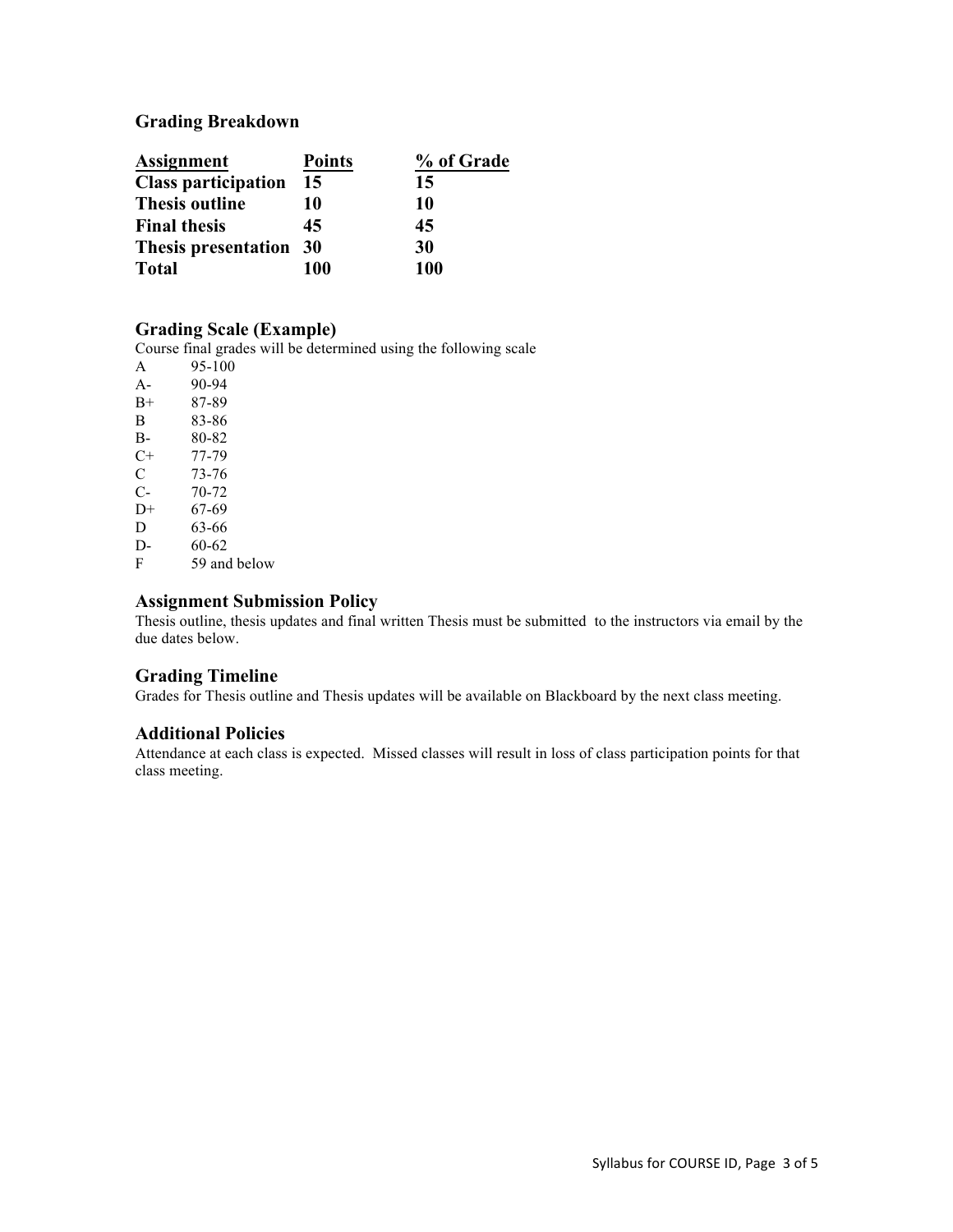# **Course Schedule: A Weekly Breakdown**

|                          | <b>Topics/Daily Activities</b>                           | <b>Readings and Homework</b>                               | <b>Deliverable/Due</b><br><b>Dates</b>                                      |
|--------------------------|----------------------------------------------------------|------------------------------------------------------------|-----------------------------------------------------------------------------|
| Week 1<br>Aug 25         | Prepare draft thesis outline                             | None                                                       | None                                                                        |
| Week 2<br>Sept 1         | Prepare draft thesis outline                             | None                                                       | <b>None</b>                                                                 |
| Week 3<br>Sept 8         | Prepare draft thesis outline                             | None                                                       | None                                                                        |
| Week 4<br>Sept 15        | Meet with committee<br>to review draft thesis<br>outline | Meet with committee in either week 4 or<br>week 5          | None                                                                        |
| Week 5<br>Sept 22        | Meet with committee to<br>review draft thesis<br>outline | Meet with committee in either week 4 or<br>week 5          | None                                                                        |
| Week 6<br>Sept 29        | <b>Thesis outline due Wed</b><br>before class            | Thesis outline must include list of Tables<br>and Figures. | Thesis outline due<br>by class time Wed<br>week 6                           |
| Week 7<br>Oct 6          | Prepare thesis methods,<br>results and Figures           | None                                                       | None                                                                        |
| Week 8<br><b>Oct 13</b>  | Prepare thesis methods,<br>results and Figures           | None                                                       | None                                                                        |
| Week 9<br><b>Oct 20</b>  | Draft of methods, result<br>and figures due Wed          | None                                                       | Draft of methods,<br>results and figures<br>due by class time<br>Wed week 9 |
| Week 10<br><b>Oct 27</b> | Revise draft per<br>committee member<br>comments         | None                                                       | None                                                                        |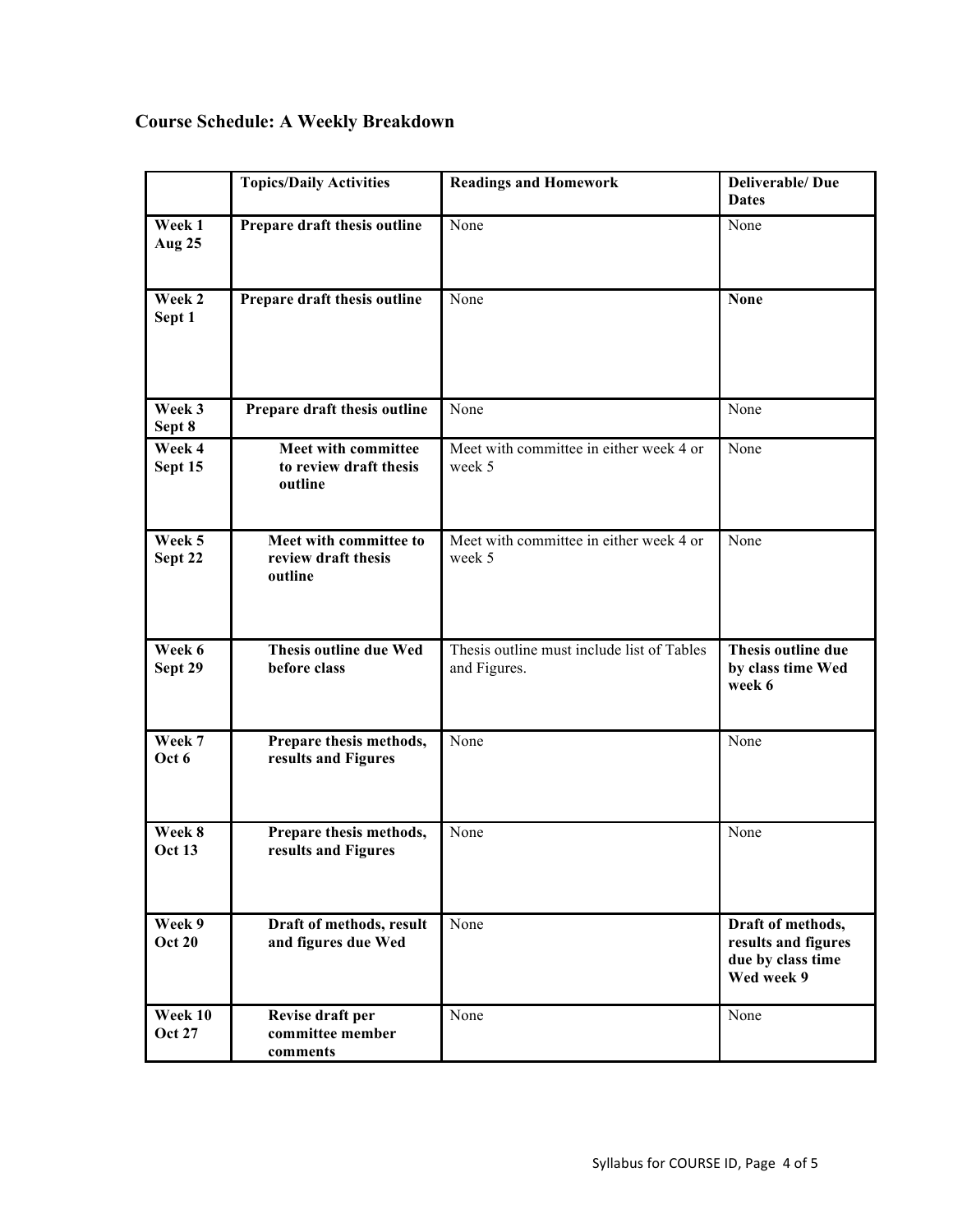| Week 11<br>Nov <sub>3</sub> | Prepare thesis draft                   | None                                                                                | None                                                                                                                            |
|-----------------------------|----------------------------------------|-------------------------------------------------------------------------------------|---------------------------------------------------------------------------------------------------------------------------------|
| Week 12<br><b>Nov 10</b>    | Thesis draft due                       | Meet with committee to review draft in<br>either week 12 or week 13                 | Draft of thesis due<br>by class time Wed<br>Week 12                                                                             |
| Week 13<br><b>Nov 17</b>    | Meet with committee to<br>review draft | Meet with committee to review draft in<br>either week 13 or week 14                 | None                                                                                                                            |
| Week 14<br><b>Nov 24</b>    | <b>HOLIDAY</b>                         | None                                                                                | None                                                                                                                            |
| Week 15<br>Dec 1            | <b>Final thesis due Wed</b>            | None                                                                                | Final thesis due by<br>class time Wed week<br>15                                                                                |
| Week 16                     | <b>Final exam</b>                      | Students will give oral/slide presentation<br>of thesis research to class for grade | Date: For the date<br>and time of the final<br>for this class, consult<br>the USC Schedule of<br>Classes at<br>classes.usc.edu. |

**Helpful Hints for Oral Defense Presentations in BISC 494**

**Plan on giving a PowerPoint presentation lasting ~20 minutes, so there will be plenty of time for questions. Start by introducing yourself and giving your title and the name of your advisor.**

**1. Keep your mind on the big picture! Remember to give an overview at the beginning. Give a brief introduction to the topic, including why the question being investigated is interesting and important. This will help to peak the interest of your listeners at the start.**

**2. Aim for a crisp, well-organized, succinct presentation. You cannot possibly cover all the material that was given in a 1-hr seminar or in a research paper, so you have to decide what sub-section is most critical and interesting.** 

**3. Frequently, speakers forget that people in the audience don't know much about the topic. Unless you are presenting a talk at a specialized scientific conference, you should remember that you're explaining complicated material to people who don't already know**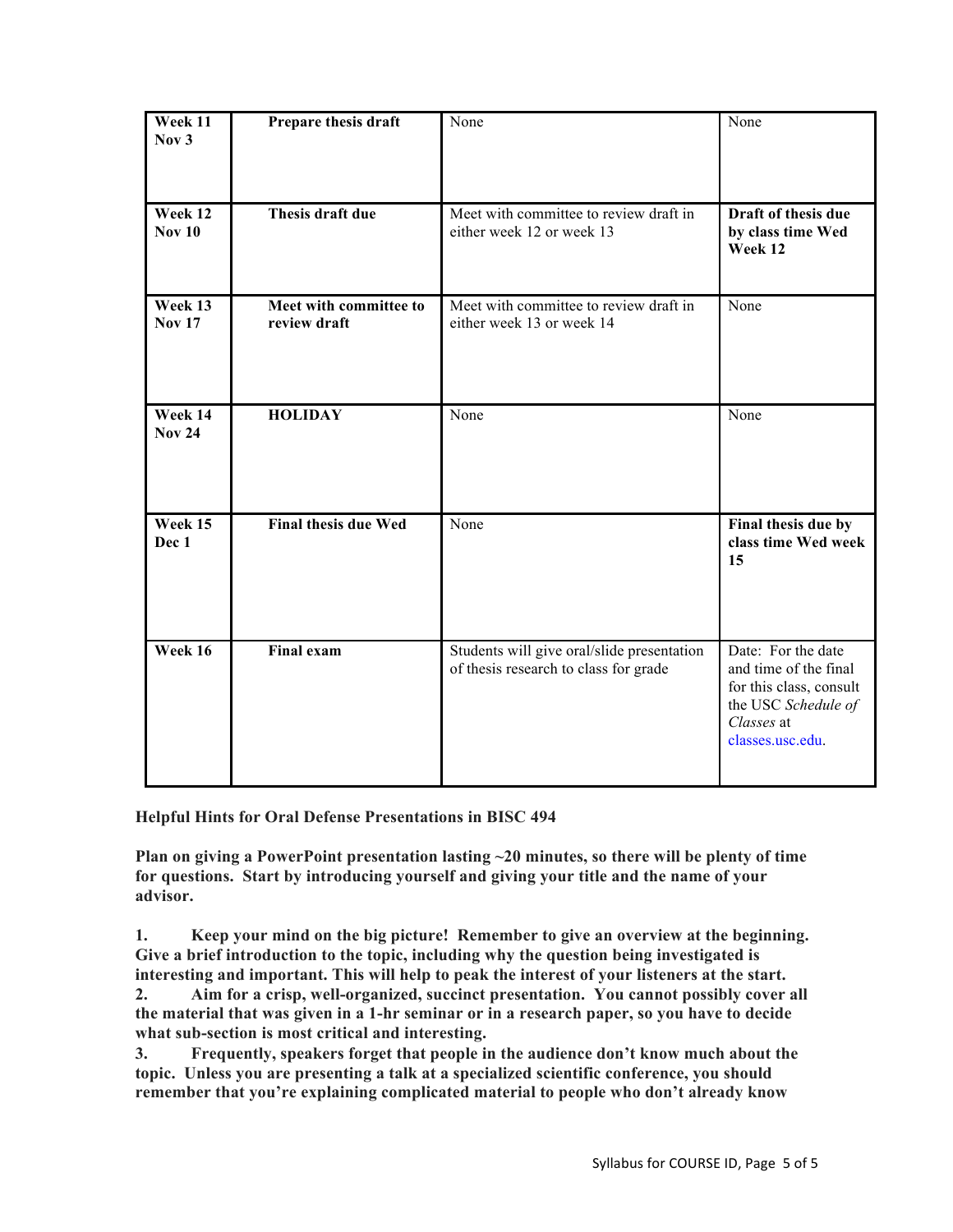**much about it. Put yourself in the listeners' place and try to anticipate what will confuse them.** 

**4. Give at least 1 practice talk at least 1 day before your class presentation. If possible, practice in the same room where you will be presenting your talk. Since you'll be using PowerPoint, it is important that you rehearse and work out any technical difficulties. We have created a forum for you to practice being professional, so please take advantage of it.**

**5. Try not to read extensively from notes or to spend lots of time looking down; people will be a lot more interested if you look up and make eye contact with the audience.**

**6. Remember to take a giant step BACK at the end of your presentation and return to the big picture. Ask yourself: what is the main take-home message I want to convey?** 

**7. It's a performance! Even if you don't feel particularly energetic and confident, you have to ACT AS IF YOU ARE, just for 30 minutes.**

**8. Try not to say "um" or "like" or "basically" multiple times during your talk. If you fall into the habit of repeating such words, it can be a difficult habit to break. It is very distracting to the audience to hear multiple repetitions of a single word, especially one that has little or no informational content.** 

**9. The better you are at giving your 494 thesis presentation, the better you'll be at communicating in general, so this is great practice! No matter what your career goals, the ability to communicate verbally, in both formal and informal settings, will be an important skill for your professional success. Good luck, and have fun!**

**Writing Tips**

**• Include page numbers, even in your drafts.**

**• Standard abbreviations don't have to be defined and should be used throughout:**  37<sup>o</sup>C; min for minute or minutes; h or hr for hour or hours; s or sec for second or seconds; µ**L or** µ**l, mL or ml; M for molar; DNA; bp; kb; Da for dalton.**

**• A non-standard abbreviation must be introduced in parentheses on its first occurrence [e.g., "Wells were washed with phosphate-buffered saline (PBS)."] After the abbreviation has been introduced, it then must be used thereafter [e.g., "Samples were diluted with PBS."].**

**• An acronym is often composed of capital letters, but the spelled-out phrase does not contain capital letters, except for words that are always capitalized.**

**RIGHT: based on fluorescence resonance energy transfer (FRET)**

**WRONG: based on Fluorescence Resonance Energy Transfer (FRET)**

**RIGHT: in the C-terminal domain (CTD) of RNA polymerase (RNAP)** 

**• # is not a standard (publishable) abbreviation for "number." Use "no." or spell out "number," especially if you have room for it anyway.**

Use Greek letters where appropriate. Don't spell out the Greek letter (use  $\mu$ , not mu). **Don't use u instead of** µ

Use correct chemical notation, including subscripts and superscripts:  $H_2O$ ,  $Mg^{2+}$  (not **Mg++ or Mg+2).**

**• Italicize the names of restriction enzymes and scientific names of organisms. You don't have to italicize in vivo, in vitro, e.g., i.e., or et al.**

**• Italicize genes and genotypes, but not proteins or phenotypes.**

**• Put a space between a numerical value and the unit of measure: 2 mM, 10 min, 125** 

**bp. However, if you are creating an adjective, put a hyphen between the numerical value and the unit of measure: "… 2 ml of culture in a 5-ml tube."**

**• You don't have to double space within a table, but the rest of the thesis should be double-spaced.**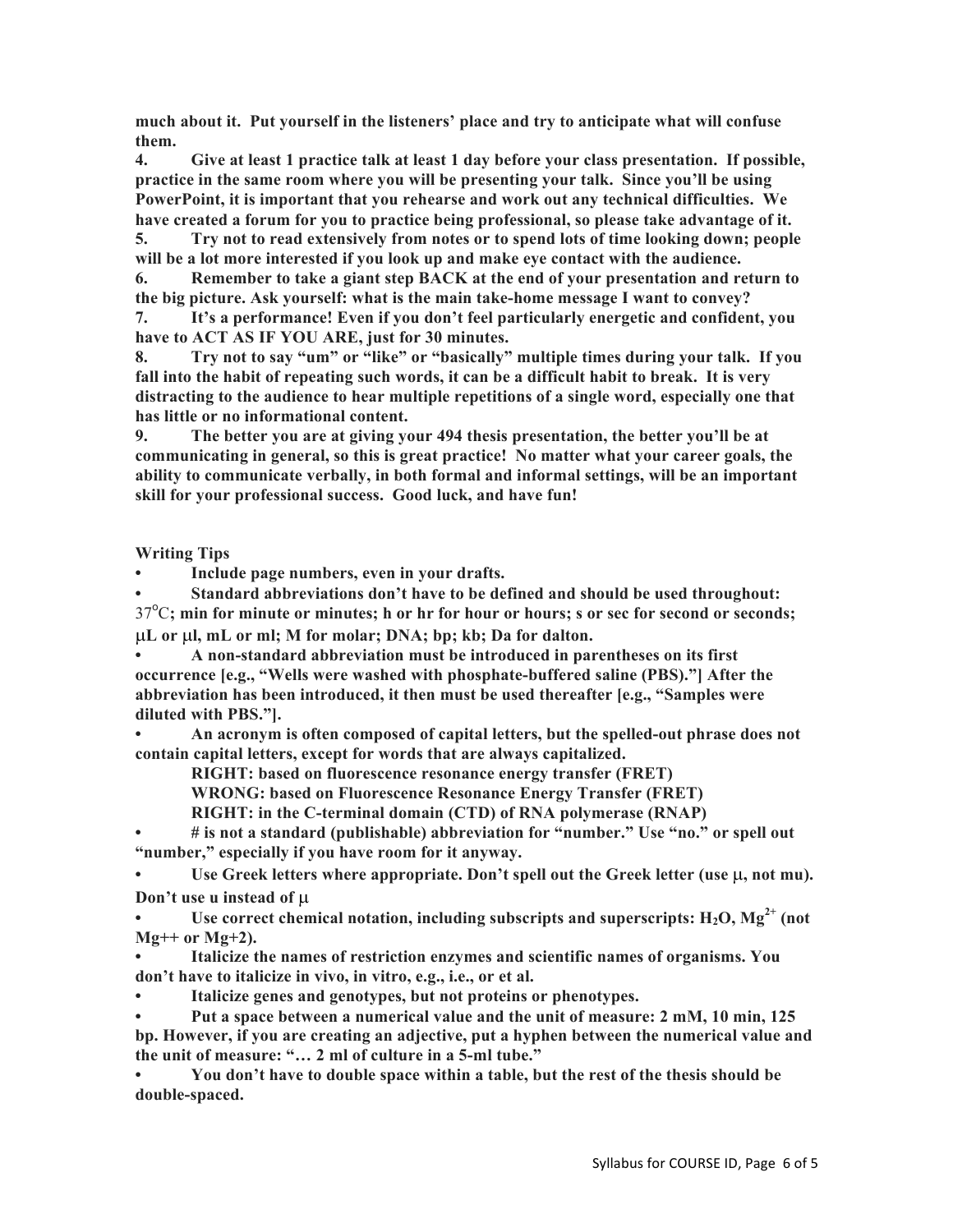**• A table should not have empty boxes. Use "Merge cells" to remove unwanted grid lines.**

**• Every column in a table has a heading that applies to all of the entries in that column.**

**• If a table presents the results of an experiment, it is customary to use the leftmost column for the independent variable. The dependent variable goes in column(s) further to the right.**

**• Don't let a page break fall within a table.**

**• For titles and table headings, choose a capitalization rule and stick to it throughout your thesis. The two most common rules are: (i) capitalize only the first word and proper nouns; and (ii) capitalize nouns, verbs, pronouns, adjectives and adverbs, but not articles, prepositions or abbreviations that should not be capitalized (mtDNA, tRNA).** 

**• Don't capitalize chemical or biochemical words such as guanine, sodium acetate, buffer, immunoglobulin, nuclease, or polymerase. This does not apply to defined abbreviations, such as IgG, RNase A, DNA, Buffer Q, or PolB.**

**• In American English, a comma or period comes before the end-quote symbol. All other punctuation follows the end-quote symbol. For examples, see any issue of The New York Times, Los Angeles Times, or People magazine.**

**• Use American, not British spelling (e.g., color, not colour).**

**• Judicious use of color and shading can enhance clarity and understanding. However, color and shading are not helpful when they make it difficult to read the words. If you use color in your document, print it with a color printer.**

**• Don't write a sentence that, standing on its own, is false.**

## **Statement on Academic Conduct and Support Systems**

## **Academic Conduct:**

Plagiarism – presenting someone else's ideas as your own, either verbatim or recast in your own words – is a serious academic offense with serious consequences. Please familiarize yourself with the discussion of plagiarism in SCampus in Part B, Section 11, "Behavior Violating University Standards" policy.usc.edu/scampus-part-b. Other forms of academic dishonesty are equally unacceptable. See additional information in SCampus and university policies on scientific misconduct, policy.usc.edu/scientific-misconduct.

## **Support Systems:**

#### *Student Health Counseling Services - (213) 740-7711 – 24/7 on call* engemannshc.usc.edu/counseling

Free and confidential mental health treatment for students, including short-term psychotherapy, group counseling, stress fitness workshops, and crisis intervention.

## *National Suicide Prevention Lifeline - 1 (800) 273-8255 – 24/7 on call* suicidepreventionlifeline.org

Free and confidential emotional support to people in suicidal crisis or emotional distress 24 hours a day, 7 days a week.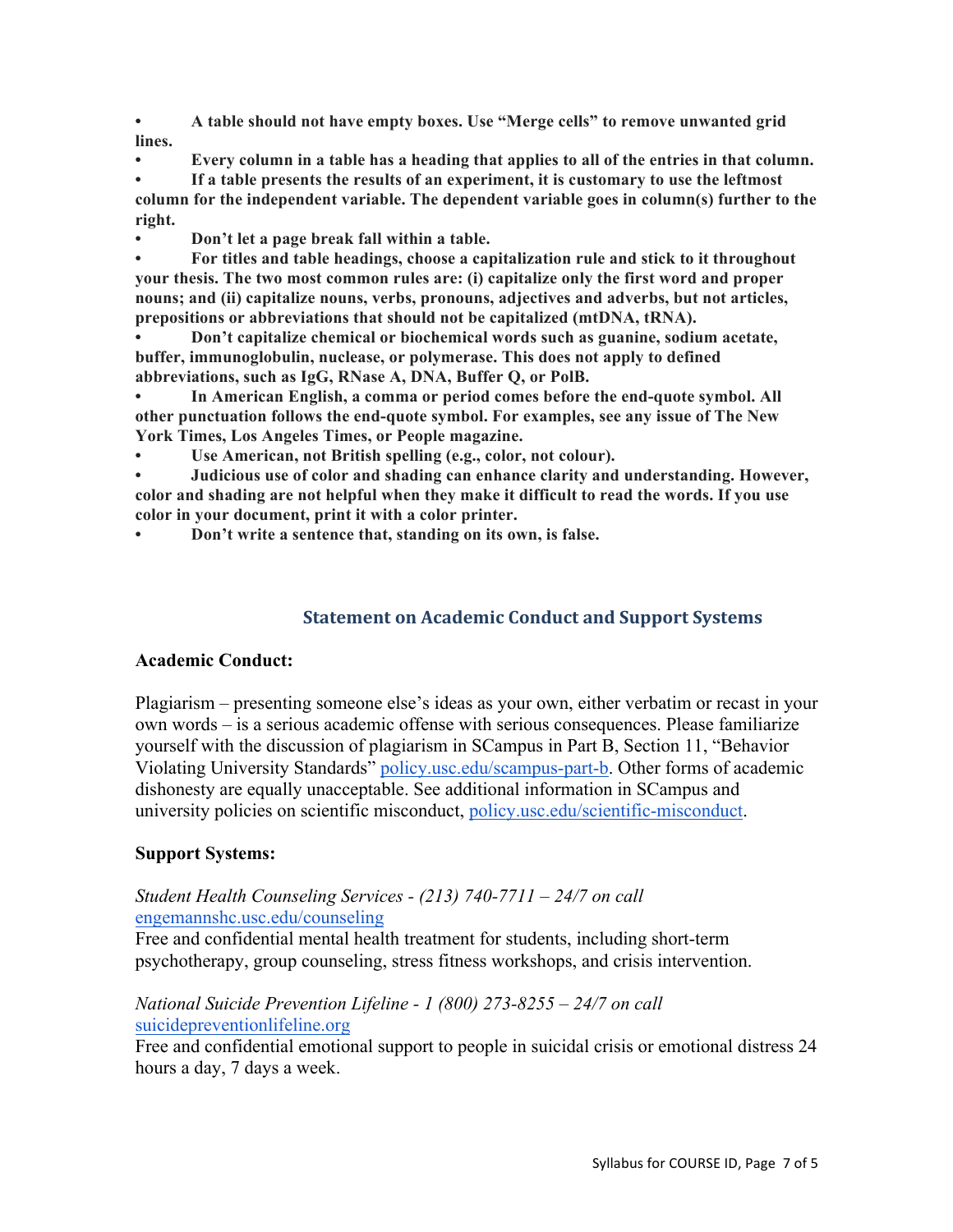*Relationship and Sexual Violence Prevention Services (RSVP) - (213) 740-4900 – 24/7 on call*

## engemannshc.usc.edu/rsvp

Free and confidential therapy services, workshops, and training for situations related to gender-based harm.

## *Office of Equity and Diversity (OED) | Title IX - (213) 740-5086* equity.usc.edu, titleix.usc.edu

Information about how to get help or help a survivor of harassment or discrimination, rights of protected classes, reporting options, and additional resources for students, faculty, staff, visitors, and applicants. The university prohibits discrimination or harassment based on the following protected characteristics: race, color, national origin, ancestry, religion, sex, gender, gender identity, gender expression, sexual orientation, age, physical disability, medical condition, mental disability, marital status, pregnancy, veteran status, genetic information, and any other characteristic which may be specified in applicable laws and governmental regulations.

## *Bias Assessment Response and Support - (213) 740-2421*

studentaffairs.usc.edu/bias-assessment-response-support

Avenue to report incidents of bias, hate crimes, and microaggressions for appropriate investigation and response.

# *The Office of Disability Services and Programs - (213) 740-0776*

dsp.usc.edu

Support and accommodations for students with disabilities. Services include assistance in providing readers/notetakers/interpreters, special accommodations for test taking needs, assistance with architectural barriers, assistive technology, and support for individual needs.

# *USC Support and Advocacy - (213) 821-4710*

## studentaffairs.usc.edu/ssa

Assists students and families in resolving complex personal, financial, and academic issues adversely affecting their success as a student.

*Diversity at USC - (213) 740-2101* diversity.usc.edu

Information on events, programs and training, the Provost's Diversity and Inclusion Council, Diversity Liaisons for each academic school, chronology, participation, and various resources for students.

## *USC Emergency - UPC: (213) 740-4321, HSC: (323) 442-1000 – 24/7 on call*  dps.usc.edu, emergency.usc.edu

Emergency assistance and avenue to report a crime. Latest updates regarding safety, including ways in which instruction will be continued if an officially declared emergency makes travel to campus infeasible.

*USC Department of Public Safety - UPC: (213) 740-6000, HSC: (323) 442-120 – 24/7 on call*